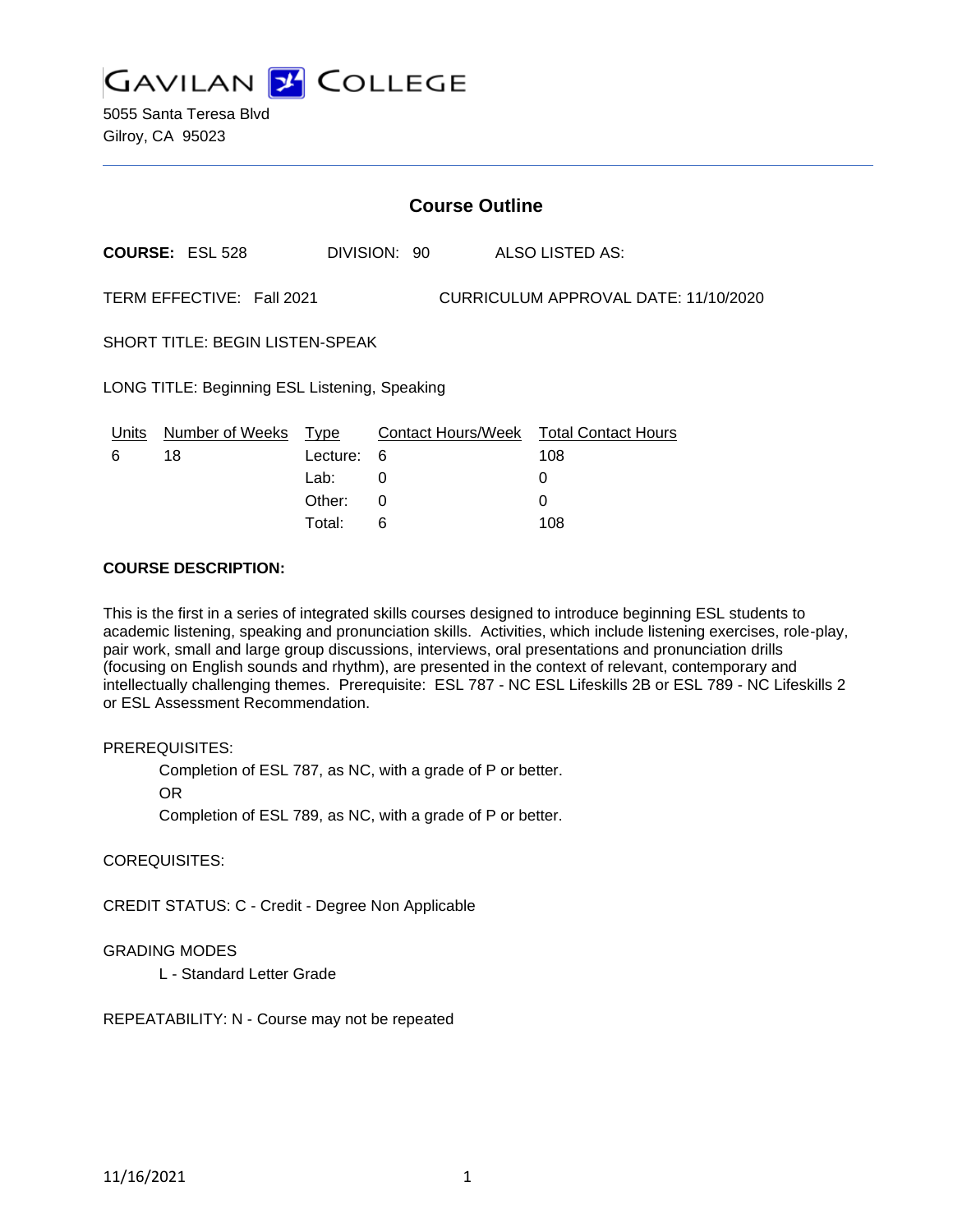SCHEDULE TYPES:

- 02 Lecture and/or discussion
- 05 Hybrid
- 71 Dist. Ed Internet Simultaneous
- 72 Dist. Ed Internet Delayed

# **STUDENT LEARNING OUTCOMES:**

1. Identify and use key aural information (main ideas, details, and inferences) to understand aural passages.

Measure of assessment: Large and small group discussions, classroom exercises, pair work, written quizzes and tests

Semester/Year assessed, or planned Semester/Year of assessment: 2017

2. Recognize and use new vocabulary in various situations.

Measure of assessment: Participation in group discussions, peer interviews, role-play, extemporaneous speech, quizzes.

Semester/Year assessed, or planned Semester/Year of assessment: 2017

3. Demonstrate basic fluency of spoken English in individual and group presentations.

Measure of assessment: Oral presentation

Semester/Year assessed, or planned Semester/Year of assessment: 2017

4. Apply note-taking skills to level appropriate material.

Measure of assessment: Quizzes and tests.

Semester/Year assessed, or planned Semester/Year of assessment: 2021

# **CONTENT, STUDENT PERFORMANCE OBJECTIVES, OUT-OF-CLASS ASSIGNMENTS**

Curriculum Approval Date: 11/10/2020

## **DE MODIFICATION ONLY**

OUT OF CLASS ASSIGNMENTS: Presentation preparation, textbook assignments, surveys, interviews, vocabulary memorization, online workbook exercises.

Content Note: Themes may vary by textbook.

6 Hours

CONTENT: Learn about class goals and objectives, participate in ice-breaking activities, interview peers to get acquainted with fellow students, give a short self-introduction to the class; skim, scan, and discuss the textbook. Practice clear pronunciation of letters in the alphabet (special attention paid to vowels). STUDENT PERFORMANCE OBJECTIVES: Students will state the objectives of the class, introduce

themselves, meet other students, spell out loud.

# 12 Hours

CONTENT: Following the framework of a theme in the textbook, students will complete a cycle of listening, speaking and pronunciation activities. The cycle begins with a focus on listening activities and strategies. Students will learn new vocabulary in a thematic context, practice listening for the main idea and specific information, and make inferences. Students will also listen for word stress (I love my NEW country), contractions and reductions (I'm gonna, I wanna). This part of the cycle ends with comprehension check, working with a partner, in small groups, and/or whole class discussions. The cycle will continue with a focus on speaking and pronunciation activities with a partner and/or small groups which include practicing correct pronunciation of vowel sounds, such as [e], as in "bet", [ai], as in "bait". This part of the cycle ends with a follow-up, whole class discussion which requires use of new vocabulary, idioms and correct pronunciation. Short extemporaneous speeches will also be given. The cycle can be completed with extended listening and pronunciation practice using audio-visual material, such as songs, film clips, chants, tongue twisters, and online workbook exercises, if available. The cycle ends with a listening and pronunciation test.

STUDENT PERFORMANCE OBJECTIVES: Identify and use new vocabulary and idioms, demonstrate improved ability to listen for the main idea, details and inferences, begin correctly using stressed words, contractions, reduced forms, and vowel sounds learned and practiced in class. Students will demonstrate skills learned with a test.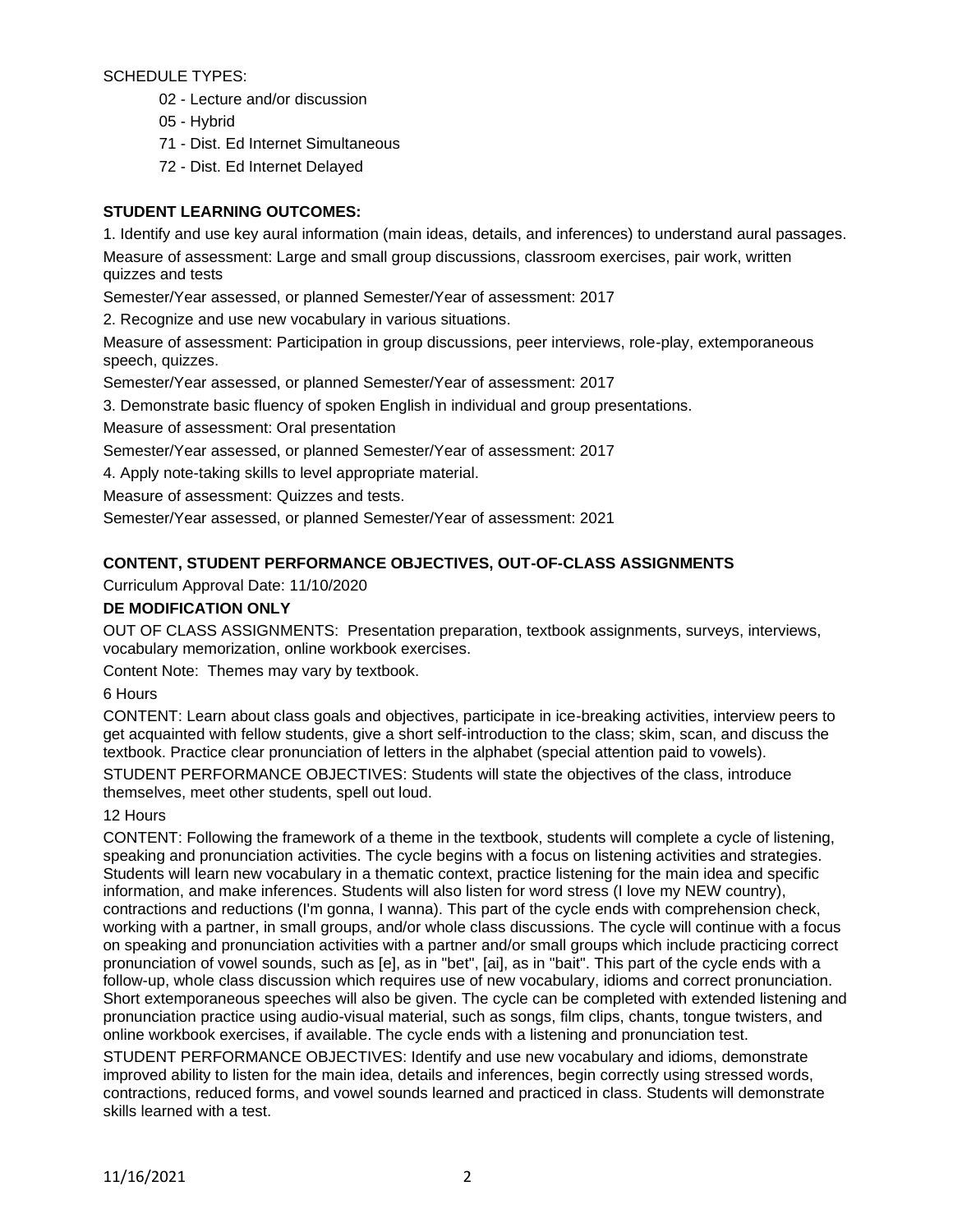## 12 Hours

CONTENT: Following the framework of a new theme in the textbook, repeat the activities listed in the previous cycle. Continue recycling, reviewing, and practicing vowel and difficult consonant sounds such as [th], [b], [v]. The cycle can be completed with extended listening and pronunciation practice using audiovisual material, and online workbook exercises, if available. The cycle ends with a listening and pronunciation test.

STUDENT PERFORMANCE OBJECTIVES: Identify and use new vocabulary and idioms, demonstrate improved ability to listen for the main idea, details and inferences; use stressed words, reductions and demonstrate improved vowel and consonant pronunciation.

### 14 Hours

CONTENT: Following the framework of a new unit in the textbook, repeat the activities listed in previous cycles. Recycle, review and practice vowel and consonant sounds, reductions, contractions and stressed words. Review requirements for the first oral presentation. A suggested topic is a "How To" speech, in which students demonstrate a process. The cycle can be completed with extended listening and pronunciation practice, using audio-visual material and online workbook exercises , if available. The cycle ends with a listening and pronunciation test.

STUDENT PERFORMANCE OBJECTIVES: Prepare the presentation; demonstrate improved ability to listen for the main idea, details and inferences; use stressed words, reductions and correct vowel and consonant sounds, recognize and use new vocabulary and idioms; demonstrate skills learned by taking a test.

#### 6 Hours

CONTENT: Presentation of the first oral report.

PERFORMANCE OBJECTIVES: Give a five-minute oral presentation, listen to peer presentations, take notes, and ask and answer questions.

#### 12 Hours

CONTENT: Following the framework of a new unit in the textbook, repeat the activities listed in previous cycles. Begin practicing syllable discrimination and stress ("INteresting, CONsonant, FORtunate).Continue recycling and practicing vowel and consonant sounds, reductions, and word stress. The cycle can be completed with extended listening and pronunciation practice using audio-visual material and online workbook exercises. The cycle ends with a listening and pronunciation test.

STUDENT PERFORMANCE OBJECTIVES: Identify and use new vocabulary and idioms in class activities, demonstrate improved ability when listening for the main idea, details and inferences; use stressed words, reductions, correct vowel and consonant sounds, and begin demonstrating greater awareness of syllables and correct syllable stress.

## 12 Hours

CONTENT: Following the framework of a new unit in textbook, repeat the activities listed in previous cycles. Work on the final "s" sound to help distinguish plural word endings and the final "t" and "d" sounds to distinguish the past tense. Continue recycling and practicing vowel and consonant sounds, word stress, and syllable stress. The cycle ends with a listening and pronunciation test.

STUDENT PERFORMANCE OBJECTIVES: Identify and use new vocabulary and idioms in speaking activities, demonstrate improvement when listening for the main idea, details and inferences; use stressed words, reductions, and correct vowel and consonant sounds. Students will demonstrate skills learned by taking a test.

#### 14 Hours

CONTENT: Following the framework of a new unit in the textbook, repeat the activities listed in previous cycles. Discuss requirements for the second presentation. A group presentation may be considered instead of an individual presentation. Suggested topics include: a local city, a favorite place in California, or a U.S. city. Explain and discuss steps to do research, note taking, responsibility to group members, and dividing responsibilities. Show students how to do basic computer research on their chosen topic. The cycle ends with a listening and pronunciation test.

STUDENT PERFORMANCE OBJECTIVES: Prepare and practice delivery of the presentation; recognize and use new vocabulary and idioms, demonstrate improved comprehension when listening for the main idea, details and inferences; correctly pronounce vowel and consonant sounds practiced in class, demonstrate greater awareness of syllables and syllable stress; demonstrate skills learned by taking a test.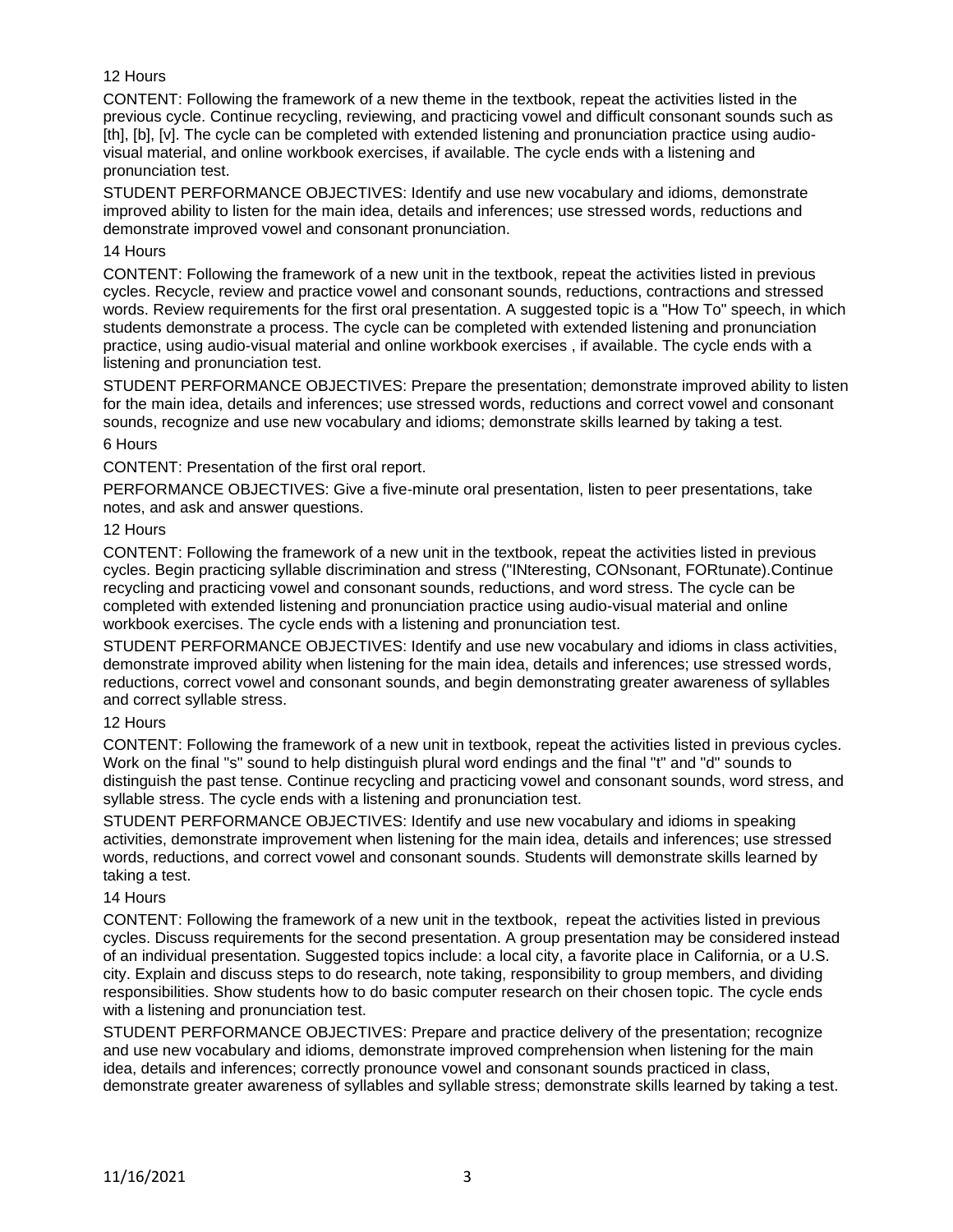## 6 Hours

CONTENT: Presentation of the second oral report.

PERFORMANCE OBJECTIVES: Students will give a five-minute oral presentation, listen to peer presentations, and ask and answer questions.

### 12 Hours

CONTENT: Following the framework of a new unit in the textbook, repeat the activities listed in previous cycles; practice correct pronunciation of numbers 13/30, 14/40, etc. ("ninety"-"nineteen"); continue practicing syllable stress and word stress, correct pronunciation of vowel and consonant sounds through minimal pair practice and other types of exercises. The cycle can be completed with extended listening and pronunciation practice with audio-visual materials, such as, songs, film clips, chants, tongue-twisters, and online workbook exercises, if available. The cycle ends with a listening and pronunciation test.

STUDENT PERFORMANCE OBJECTIVES: Identify and use new vocabulary and idioms in class activities, demonstrate improved skills when listening for main idea, details and inferences; distinguish and use improved pronunciation of teens/tens; demonstrate better pronunciation of vowel and consonant sounds; use syllable stress, word stress, reductions and contractions at a high beginning level.

2 Hours

## **METHODS OF INSTRUCTION:**

Large and small group discussions, pair-work, role-play, peer interviews, pronunciation drills, oral presentations and lecture.

## **OUT OF CLASS ASSIGNMENTS:**

Required Outside Hours: 216

Assignment Description: (12 hours/week) Daily homework assignments may include: Presentation preparation, textbook assignments, surveys, interviews, vocabulary memorization, online workbook exercises.

## **METHODS OF EVALUATION:**

Skill demonstrations Percent of total grade: 40.00 % Class Performances, oral interview. Objective examinations Percent of total grade: 40.00 % Multiple Choice, True/False, Matching Items, Completion. Other methods of evaluation Percent of total grade: 20.00 % Surveys, interviews, online workbook.

# **REPRESENTATIVE TEXTBOOKS:**

Recommended: Q: Skills for Success Reading and Writing - Intro. Oxford,2015. Or other appropriate college level text Reading Level of Text, Grade: High Beginning ESL Verified by: Nicole Cisneros